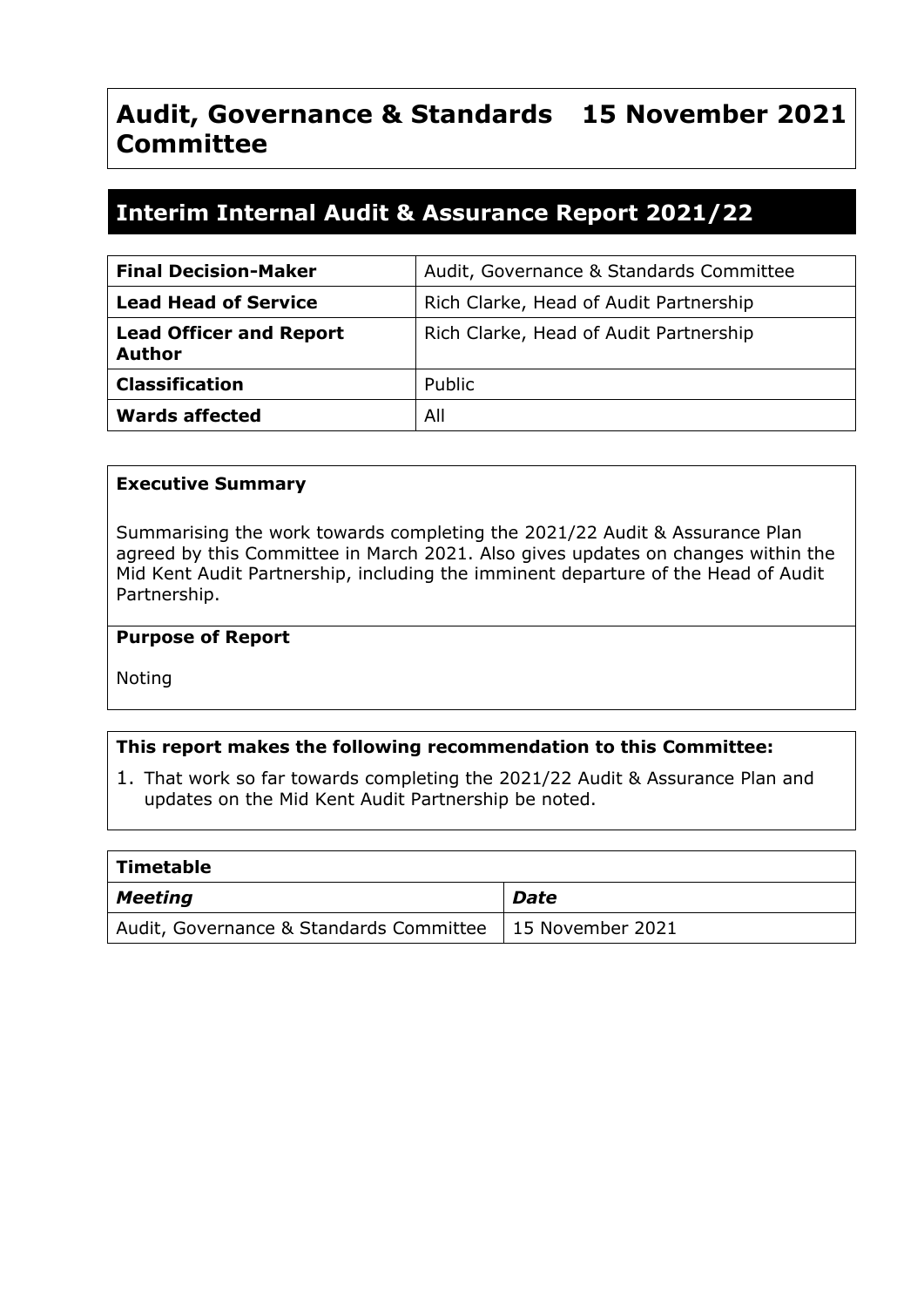# **Interim Internal Audit & Assurance Report 2021/22**

## **1. CROSS-CUTTING ISSUES AND IMPLICATIONS**

| <b>Issue</b>                                     | <b>Implications</b>                                                                                                                    | Sign-off                             |
|--------------------------------------------------|----------------------------------------------------------------------------------------------------------------------------------------|--------------------------------------|
| <b>Impact on</b><br><b>Corporate Priorities</b>  | The report is for noting only,<br>providing to Members an update on                                                                    | Rich Clarke,<br><b>Head of Audit</b> |
| <b>Cross Cutting</b><br><b>Objectives</b>        | progress. It seeks no new decisions<br>and makes no new proposals.                                                                     | Partnership.                         |
| <b>Risk Management</b>                           |                                                                                                                                        | 4 November<br>2021                   |
| <b>Financial</b>                                 | Remaining work will be completed                                                                                                       |                                      |
| <b>Staffing</b>                                  | within agreed budgets and within<br>agreed staffing levels.                                                                            |                                      |
| Legal                                            | The report is for noting only,                                                                                                         |                                      |
| <b>Privacy and Data</b><br><b>Protection</b>     | providing to Members an update on<br>progress. It seeks no new decisions                                                               |                                      |
| <b>Equalities</b>                                | and makes no new proposals.                                                                                                            |                                      |
| <b>Public Health</b>                             |                                                                                                                                        |                                      |
| <b>Crime and Disorder</b>                        |                                                                                                                                        |                                      |
| <b>Biodiversity and</b><br><b>Climate Change</b> |                                                                                                                                        |                                      |
| <b>Procurement</b>                               | The audit support contracts<br>mentioned in the report are being<br>progressed in consultation with the<br>shared procurement service. |                                      |

## **2. INTRODUCTION AND BACKGROUND**

- 2.1 This Committee approved the 2021/22 Audit & Assurance plan earlier this year. This report summarises progress towards delivering the plan up to mid-October 2021, and sets out the path towards completing the plan over the next 6 months. It also provides updates on staffing within the service including the forthcoming departure of the Head of Audit Partnership.
- 2.2 The report confirms the current view of the Head of Audit Partnership that the service holds sufficient resource to accumulate enough evidence to support a year end opinion. The Head of Audit Partnership will update Senior Management and Members promptly should any concerns arise.